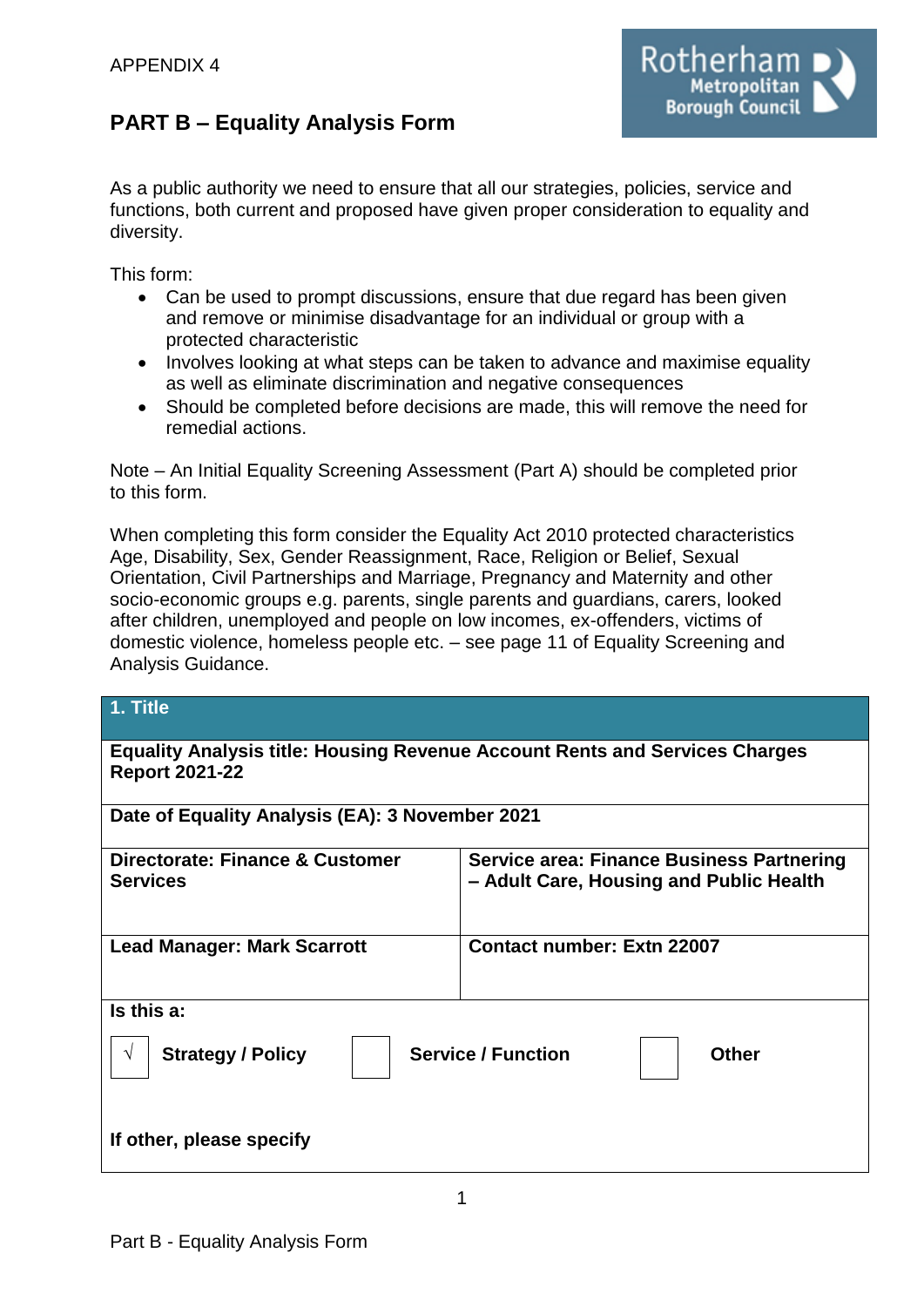| 2. Names of those involved in the Equality Analysis (Should include minimum of<br>three people) - see page 7 of Equality Screening and Analysis Guidance |                     |                                                      |  |
|----------------------------------------------------------------------------------------------------------------------------------------------------------|---------------------|------------------------------------------------------|--|
| <b>Name</b>                                                                                                                                              | <b>Organisation</b> | <b>Role</b>                                          |  |
|                                                                                                                                                          |                     | (e.g. service user, managers,<br>service specialist) |  |
| <b>Mark Scarrott</b>                                                                                                                                     | <b>RMBC</b>         | Manager                                              |  |
| <b>Paul Elliott</b>                                                                                                                                      | <b>RMBC</b>         | Manager                                              |  |
| Owen Campbell                                                                                                                                            | <b>RMBC</b>         | Manager                                              |  |

## **3. What is already known? -** see page 10 of Equality Screening and Analysis Guidance

**Aim/Scope (who the Policy/Service affects and intended outcomes if known)** This may include a group/s identified by a protected characteristic, others groups or stakeholder/s e.g. service users, employees, partners, members, suppliers etc.)

Section 23 of The Welfare Reform and Work Act 2016 implemented the Government's policy on social housing rents which requires providers of social housing to reduce rents by 1% per year for four years with effect from April 2016 to March 2020.

The policy applied to all registered providers of social housing including local authority landlords, who have a statutory obligation to implement the policy.

This has now been replaced by the Ministry of Housing, Communities & Local Government (MHCLG) – Policy Statement on rents for social housing (February 2019) allowing Councils to increase rents by Consumer Price Index (CPI) (as at September) plus 1% from April 2020 and in respect of shared ownership properties increase rents by Retail Price Index (RPI) (as at September) plus 0.5%.

The report also considers the non-dwelling rent charges for garages, garage plot sites, cooking gas and communal facilities including laundry services where provided recommending an increase of 2% in line with the proposed increase in fees and charges across the Council. Also included are proposals to increase District Heating charges in 2022/23 and the draft Housing Revenue Account (HRA) budget for 2022/23.

## **The report recommends the following proposals: -**

- 1. That dwelling rents are increased by 4.1% in 2022/23 (Option 1) in line with the Government policy on rents for social housing which allows rents to increase by Consumer Price Index (CPI) (as at September 2021) plus 1%.
- 2. That shared ownership rents are increased by 5.4% in 2022/23 (Option 1) in line with the Government policy on rents for social housing which allows rents to increase by Retail Price Index (RPI) (as at September 2021) plus 0.5%.
- 3. That there is a 2% increase in charges for garages and parking spaces, communal facilities, cooking gas and use of laundry facilities, in line with the Council's policy on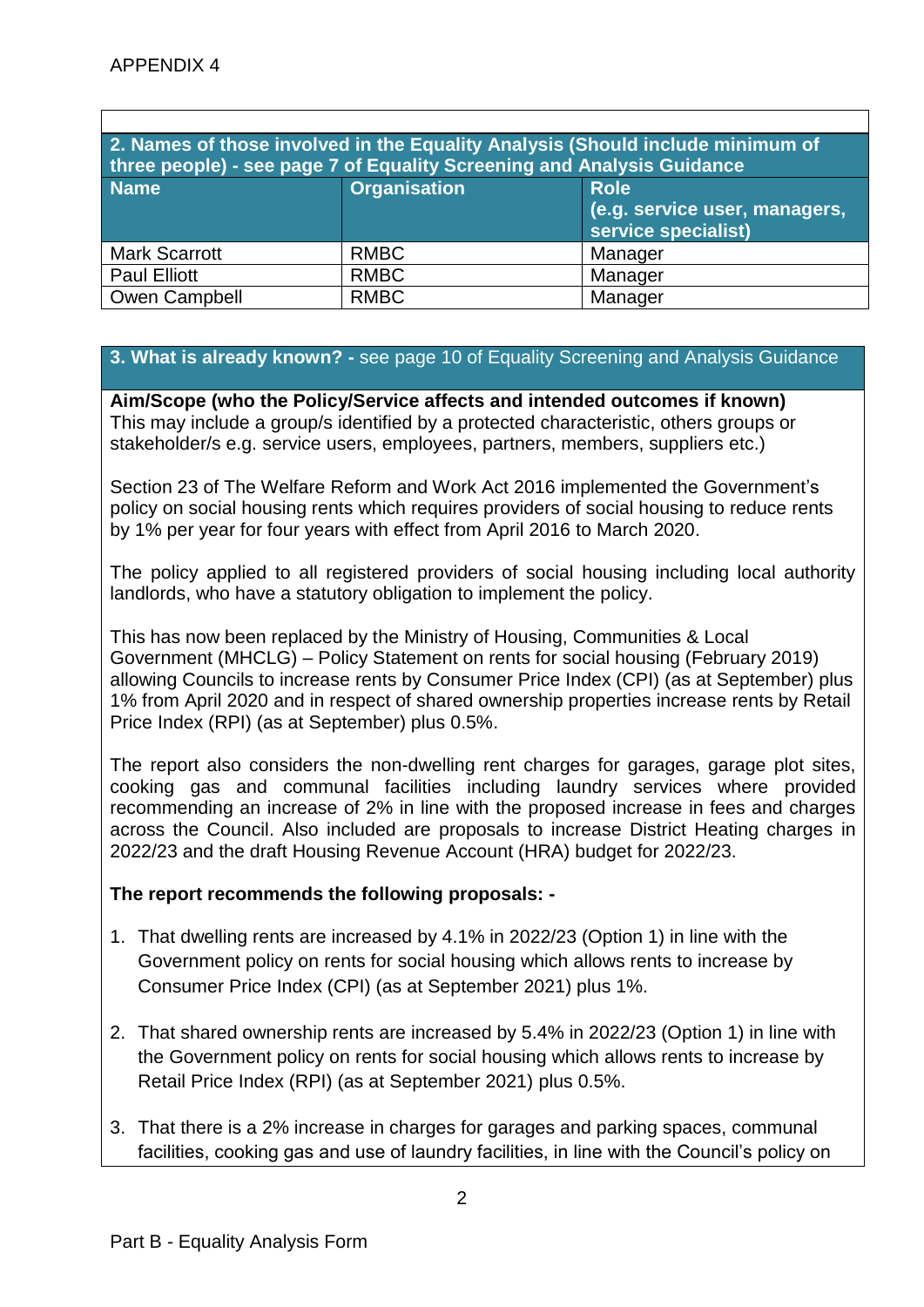fees and charges.

- 4. The charging model for District Heating (as agreed by Full Council, 13<sup>th</sup> December 2017) is revised to allow for a planned deficit should energy price increases exceed scheme income.
- 5. The unit charge per Kwh and weekly prepayment charges for District Heating Schemes is increased by 15% in 2022/23 (Option 1) to limit the impact of anticipated market increases in the prices of energy and fuel costs.
- 6. Agree the draft Housing Revenue Account budget for 2022/23.

## **What equality information is available? (Include any engagement undertaken)**

The Council currently owns circa 20,019 homes, 572 leasehold homes and 3,335 garages with a turnover from rents and other sources approaching £85m per annum (excluding the sale of new properties). This includes approx.1270 properties in the council's district heating scheme.

Circa 264,000 people live in Rotherham Borough, about half living in and around the main urban area of Rotherham. Rotherham has a similar age profile to the national average and in common with the national trends, the population is ageing.

Central Rotherham has a younger population than average whilst the more suburban and rural areas, mainly in the south of the borough, have older age profiles. One in four residents (25.2%) are aged 60 years or over and 22,500 people (8.5%) are aged 75 years or over. Rotherham has 56,900 children aged 0-17 (21.6% of the population).

Rotherham's Black and minority ethnic (BME) population was 8.1% in 2011 and is now estimated at around 11%. The central area of Rotherham is far more ethnically diverse than the rest of the Borough.

The 2011 Census showed that 56,588 (22%) of Rotherham's population had a long-term health problem or disability and 11.3% said their day-to-day activities were limited a lot by long term conditions (8.3% nationally). In November 2016, 30,296 Rotherham residents (11.6%) claimed Disability Living Allowance (16,680), Personal Independence Payment (6,100) or Attendance Allowance (7,516).

Despite improvements overall, some areas of Rotherham are affected by high economic and social deprivation. Rotherham is the 44th most deprived district in England according to the Index of Multiple Deprivation 2019, which showed 21.6% of residents living in the 10% most deprived areas nationally.

The Housing Service undertook a survey of tenants' views referred to as the Star (Standard Tenant Assessment Response) Survey which supports how resources are targeted and allows the Council to benchmark satisfaction with other social housing providers. The most recent survey found: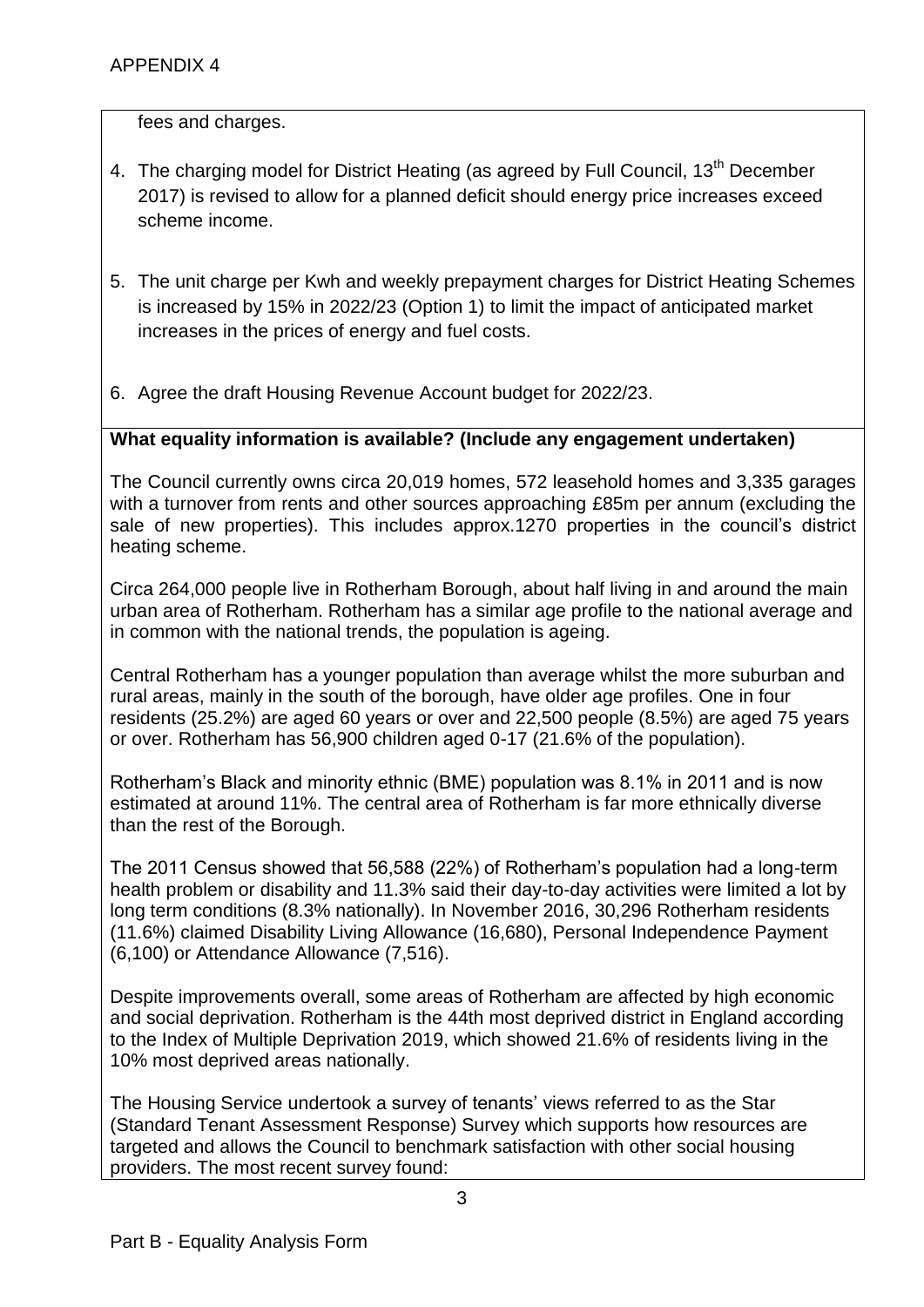- 80% of tenants are satisfied with the overall service provided
- 80% of tenants are satisfied with the quality of their home
- 78% of tenants believe their rent provides value for money
- 48% of tenants were satisfied that their views were listened to and acted upon
- Satisfaction with grounds maintenance and estate services were varied across the borough

The HRA Budget has responded to some of the above concerns by increasing investment in Tenant Involvement Services and increasing capacity in the housing management teams.

One in six homes is rented from the council and although house prices have risen over the years, they are about half the national average.

The Housing Rents report complies with Government policy on social housing to increase rents by CPI plus 1% from April 2020. The implementation will be monitored as part of monthly budget monitoring and the collection of rent income from Council tenants; this will include any rent arears.

Members have been consulted on the proposals for housing rents as part of the review of the HRA Business Plan.

### **Are there any gaps in the information that you are aware of?**

No data is collected in respect of gender reassignment and religion and belief protected characteristics.

**What monitoring arrangements have you made to monitor the impact of the policy or service on communities/groups according to their protected characteristics?**

The allocation of Council properties is monitored by protected characteristics and rent arrears are monitored by age, gender and disability.

| Engagement undertaken with                                                              | 24 November 2021 (Housing Involvement Panel) –                                                                                                           |
|-----------------------------------------------------------------------------------------|----------------------------------------------------------------------------------------------------------------------------------------------------------|
| customers. (date and                                                                    | supported proposals to focus on housing growth so                                                                                                        |
| group(s) consulted and key                                                              | improving housing options available to vulnerable                                                                                                        |
| findings)                                                                               | groups in need of housing.                                                                                                                               |
| Engagement undertaken with<br>staff (date and<br>group(s)consulted and key<br>findings) | Engagement has been undertaken with Members and<br>managers within Housing Services in respect of<br>formulating the recommendations within this report. |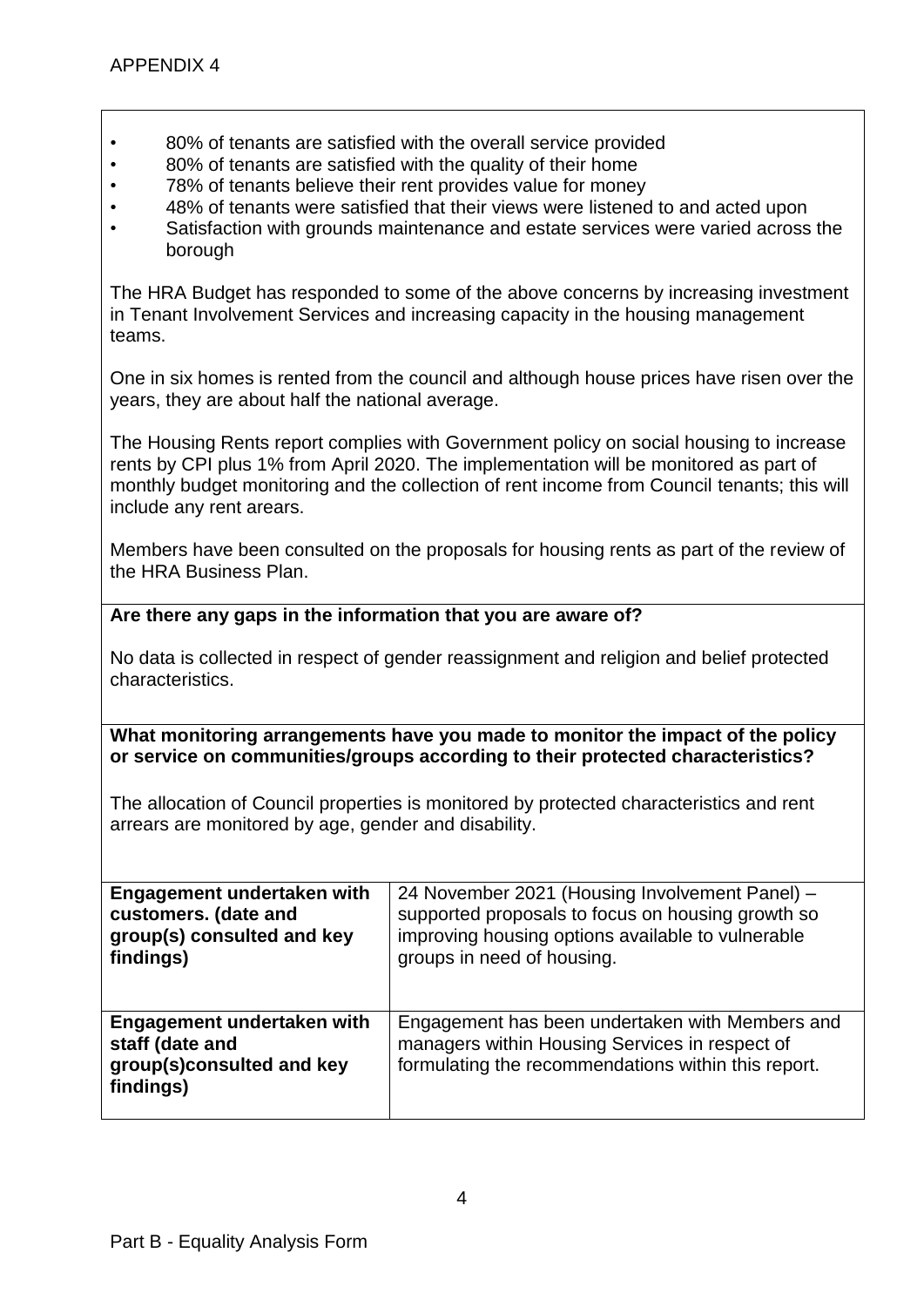#### **4. The Analysis - of the actual or likely effect of the Policy or Service (**Identify by protected characteristics)

**How does the Policy/Service meet the needs of different communities and groups? (**Protected characteristics of Age, Disability, Sex, Gender Reassignment, Race, Religion or Belief, Sexual Orientation, Civil Partnerships and Marriage, Pregnancy and Maternity) see glossary on page 14 of the Equality Screening and Analysis Guidance)

As part of the HRA budget there is increasing investment in Tenant Involvement Services and increasing capacity in the housing management teams to deal with issues of Anti-Social Behaviour, financial inclusion and engaging with under-represented groups through increasing staffing numbers.

The Housing Business plan responds to the needs of communities for affordable housing through identifying funding towards building new properties of different tenure, size and type of accommodation (including Disabled person units) which has been informed by the Strategic Housing Market assessment.

Within the draft HRA budget for 2022/23 there is a contribution to the Housing Capital Programme of £2.896m towards investment in increasing and maintaining existing housing stock.

#### **Does your Policy/Service present any problems or barriers to communities or Groups?**

The proposed increase in Council Rents and Services Charges may impact on tenants on low income not receiving housing benefit or Universal Credit towards their housing rent.

#### **Does the Service/Policy provide any positive impact/s including improvements or remove barriers?**

Vulnerable people are offered and provided with tenancy support which is tailored to individual needs to help them sustain their tenancy and live in the community.

A key priority is the ongoing work mitigating the impact of welfare reform and general financial pressures tenants face. The Council is committed to minimising any effects of welfare reform on tenants and to do this through continuing early intervention and arrears prevention.

Our efforts will continue to be in supporting tenants to continue to pay their rent; by offering additional support to vulnerable tenants to help with money, benefits and debt advice; this is being done through our Financial Inclusion team. The Advocacy and Appeals service is now part of the Financial Inclusion team and as such provides Money Advice Officers to support tenants in rent arrears manage debts.

The increase in funding identified within the Business Plan to increase the supply of new council properties will assist vulnerable groups on the council house register, including reducing the number of temporary accommodation and increasing the support for accommodation for the disabled.

**What affect will the Policy/Service have on community relations?** (may also need to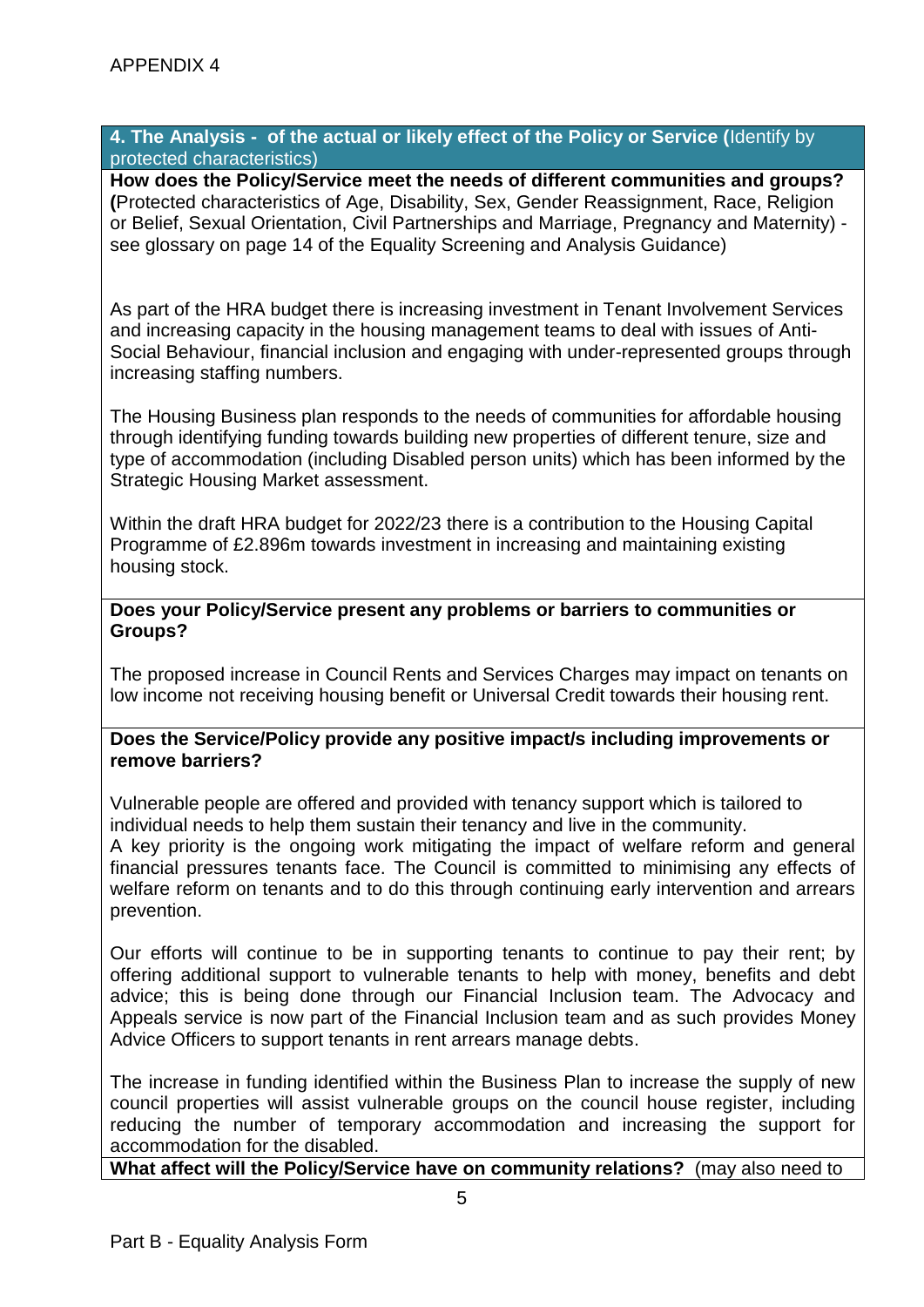consider activity which may be perceived as benefiting one group at the expense of another)

It is not envisaged that the HRA Rents and Services Charges report will have any negative impact on community relations.

Please list any **actions and targets** that need to be taken as a consequence of this assessment on the action plan below and ensure that they are added into your service plan for monitoring purposes – see page 12 of the Equality Screening and Analysis Guidance.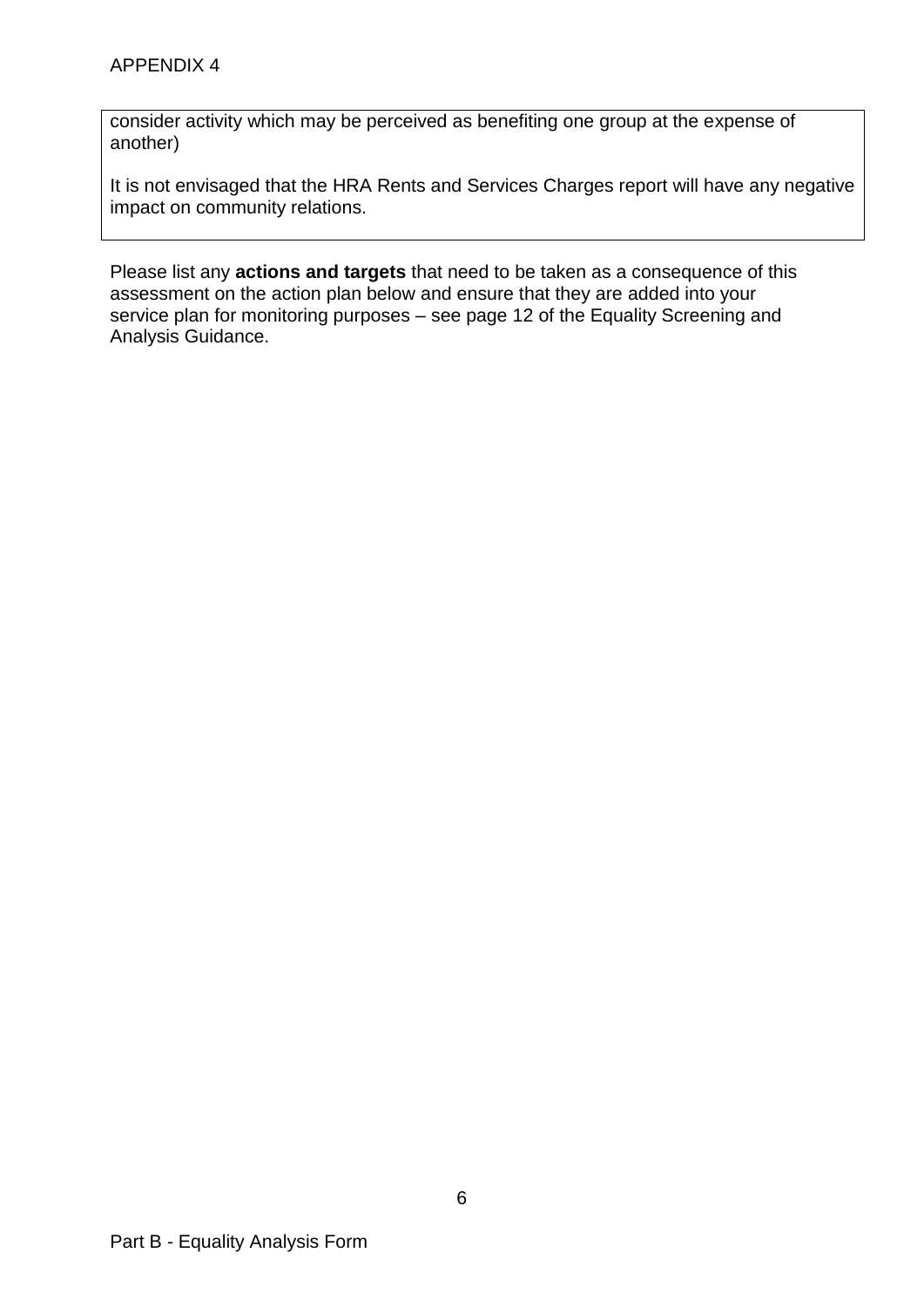# **5. Summary of findings and Equality Analysis Action Plan**

If the analysis is done at the right time, i.e. early before decisions are made, changes should be built in before the policy or change is signed off. This will remove the need for remedial actions. Where this is achieved, the only action required will be to monitor the impact of the policy/service/change on communities or groups according to their protected characteristic - See page 11 of the Equality Screening and Analysis guidance

### **Title of analysis: Housing Revenue Account Rents and Services Charges Report 2022-23**

**Directorate and service area: Finance and Customer Services – Finance Business Partnering (Adult Care, Housing and Public Health)** 

#### **Lead Manager: Mark Scarrott**

#### **Summary of findings:**

The proposed increase in Council Rents and Services Charges may impact on tenants on low income not receiving housing benefit or Universal Credit towards their housing rent. Vulnerable people are offered and provided with tenancy support which is tailored to individual needs to help them sustain their tenancy and live in the community.

| <b>Action/Target</b>                                                                                                                                                                      | <b>State Protected</b><br><b>Characteristics as</b><br>listed below | <b>Target date (MM/YY)</b> |
|-------------------------------------------------------------------------------------------------------------------------------------------------------------------------------------------|---------------------------------------------------------------------|----------------------------|
| Monitor the demographics of tenants in rent arrears on a bi-annual basis                                                                                                                  | A, D, S, GR, RE, SO, RoB                                            | 06/2022                    |
| Monitor the impact of the 4.1% rent increase, 2% increase in service charges and<br>impact of the increase in District Heating (including fluctuating energy prices) on<br>the HRA budget | A, D, S, GR, RE, SO, RoB                                            | 03/2023                    |

**\*A = Age, D= Disability, S = Sex, GR Gender Reassignment, RE= Race/ Ethnicity, RoB= Religion or Belief, SO= Sexual Orientation, PM= Pregnancy/Maternity, CPM = Civil Partnership or Marriage. C= Carers, O= other groups**